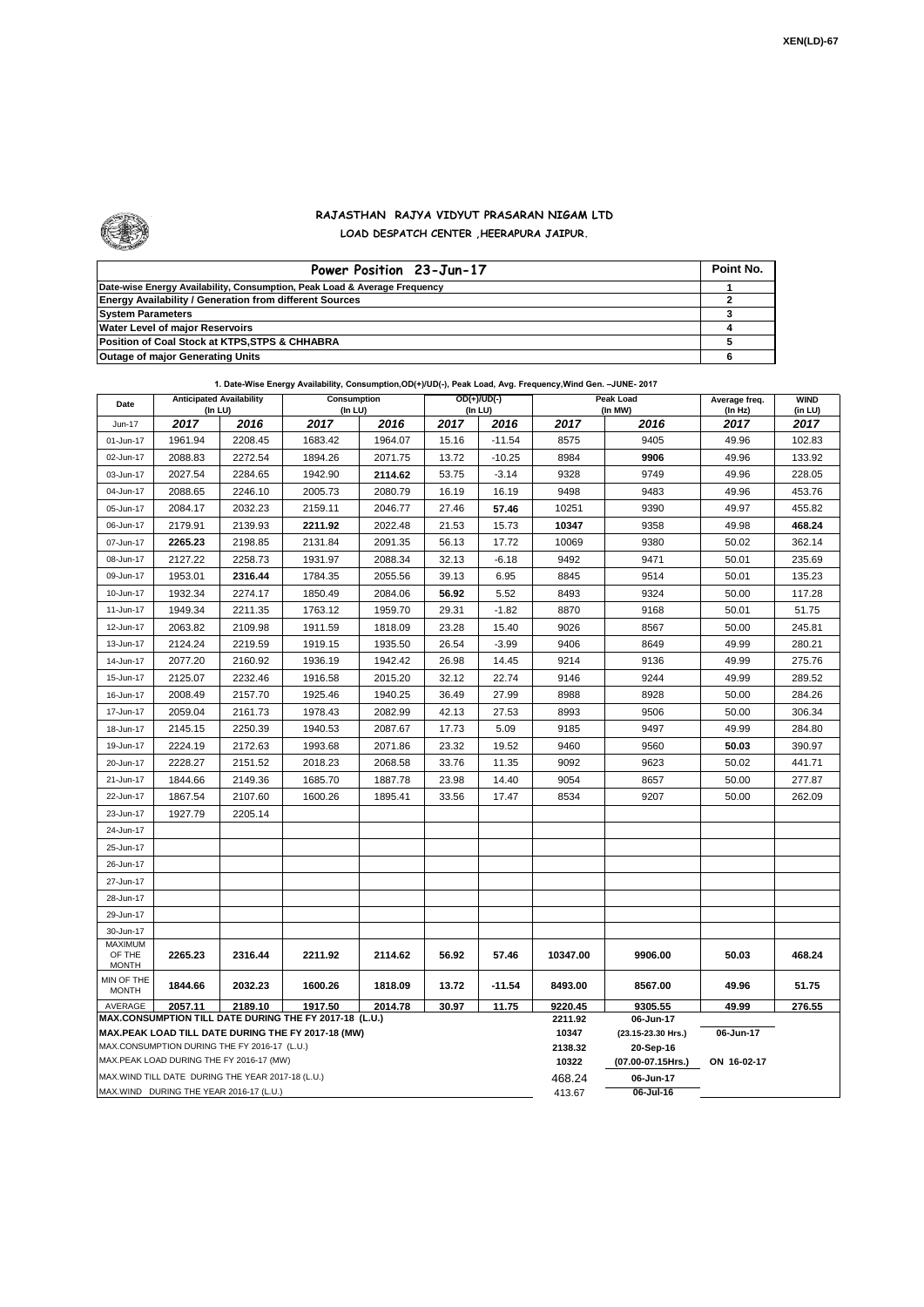## **2.Anticipated Availability/Generation From Different Sources**

| S.No.        | (In LU)<br>Sources Available to Rajasthan / Installed  | Prior              | <b>Prior</b>       | Actual             |
|--------------|--------------------------------------------------------|--------------------|--------------------|--------------------|
|              | Capacity as on 30.09.2016                              | assessment of      | assessment of      | Energy             |
|              | (In MW)                                                | Avail. For next    | Avail.             | <b>Received</b>    |
|              |                                                        | Day                |                    |                    |
|              |                                                        |                    | 22-Jun-17          |                    |
| 1            | KTPS (1240/1240)                                       | 42.00              | 42.00              | 36.93              |
| $\mathbf{2}$ | STPS (1500/1500)                                       | 55.00              | 55.00              | 44.31              |
| 3<br>4       | DHOLPUR GAS CCPP (330/330)<br>RAMGARH (273.5/273.5)    | 0.00<br>44.00      | 0.00<br>41.00      | 0.00<br>37.78      |
| 5            | RAPP-A(200/200)                                        | 38.00              | 38.00              | 40.00              |
| 6            | MAHI (140/140)                                         | 0.00               | 0.00               | 0.00               |
| 7            | CHAMBAL (RPS+JS) (135.5/271)                           | 0.00               | 0.00               | 0.77               |
| 8            | GIRAL LIGNITE (250/250)                                | 0.00               | 0.00               | 0.00               |
| 9            | CHHABRA TPS 1000/1000)                                 | 209.00             | 162.00             | 139.17             |
| 10           | ADANI (TPS) + KALISINDH (TPS)<br>(1200+1200/1320+1200) | 424.80             | 296.80             | 270.40             |
| 11           | WIND FARM (3980.40/4119.15)                            | 150.00             | 250.00             | 262.09             |
| 12           | SOLAR POWER(737.70/1295.70)                            | 0.00               | 0.00               | 0.00               |
| 13           | CAPTIVE POWER PLANTS                                   | 0.00               | 0.00               | 0.00               |
| 14           | REGIONAL (INTRA STATE) O.A. (VLTPS)                    | 0.00               | 0.00               | 0.00               |
| 15           | OPEN ACCESS                                            | $-79.64$           | $-79.05$           | $-79.05$           |
| 16           | BIOMASS - (101.95/119.25)<br>BARSINGHSAR LTPS(250/250) | 4.00<br>53.00      | 3.00<br>53.00      | 4.35<br>48.69      |
| 17<br>18     | RAJWEST (1080/1080)                                    | 229.00             | 229.00             | 146.51             |
|              | <b>TOTAL (A): 1-18</b>                                 | 1169.16            | 1090.75            | 951.95             |
| 19           | <b>BBMB COMPLEX</b>                                    |                    |                    |                    |
|              | a) BHAKRA(230.79/1516.3)                               | 36.38              | 36.26              | 36.07              |
|              | b) DEHAR (198/990)                                     | 29.42              | 29.24              | 29.10              |
|              | c) PONG (231.66/396)                                   | 9.67               | 9.07               | 8.23               |
|              | TOTAL: a TO c                                          | 75.47              | 74.57              | 73.40              |
| 20           | <b>CENTRAL STATIONS</b><br>d) SINGRAULI (300/2000)     | 86.47              | 78.41              | 45.61              |
|              | e) RIHAND<br>(310.24/3000)                             | 101.02             | 101.02             | 70.51              |
|              | f) UNCHAHAR-I(20/420)                                  | 2.68               | 2.84               | 2.63               |
|              | q) UNCHAHAR-II& III(61/630)                            | 8.89               | 9.71               | 10.13              |
|              | h) INDIRA GANDHI STPS(JHAJHAR) 0.00/1500)              | 0.00               | 0.00               | 0.00               |
|              | i) NCTPS DADRI St-II (43.22/980) + DADRI-TH            | 0.75               | 5.11               | 4.75               |
|              | j) DADRI GAS (77/830)                                  | 1.92               | 3.93               | 3.35               |
|              | k) ANTA<br>(83.07/419)<br>I) AURAIYA<br>(61.03/663)    | 0.00<br>0.00       | 0.00<br>0.00       | 0.00<br>0.00       |
|              | m) NAPP<br>(44/440)                                    | 9.24               | 9.29               | 9.29               |
|              | $n)$ RAPP-B<br>(125/440)                               | 31.69              | 31.69              | 31.69              |
|              | o) RAPP-C<br>(88/440)                                  | 20.58              | 20.58              | 20.58              |
|              | p) SALAL<br>(20.36/690)                                | 4.79               | 4.76               | 4.69               |
|              | $q)$ URI<br>(70.37/720)                                | 16.73              | 16.73              | 16.73              |
|              | r) TANAKPUR<br>(10.86/94)                              | 1.49               | 1.41               | 1.30               |
|              | s) CHAMERA - (105.84/540)<br>t) CHAMERA-II (29.01/300) | 25.12<br>6.98      | 25.12<br>6.98      | 25.12<br>6.98      |
|              | u) CHAMERA-III (25.21/231)                             | 6.00               | 6.07               | 6.07               |
|              | v) DHAULIGANGA (27/280)                                | 4.71               | 5.66               | 5.57               |
|              | w) DULHASTI (42.42/390)                                | 10.08              | 10.08              | 10.08              |
|              | x) SEWA (13/120)                                       | 3.28               | 3.28               | 3.28               |
|              | y) NJPC (112.00/1500)+RAMPUR(31.808/412.02)            | 34.13              | 34.01              | 34.01              |
|              | z) TEHRI (75/1000)                                     | 3.45               | 3.45               | 3.45               |
|              | aa) KOTESHWR (33.44/400) + PARBATI3 (56.73/520)        | 13.95              | 14.97              | 19.13              |
|              | ab) TALA<br>ac) MUNDRA UMPP (380/4000)                 | 2.89<br>49.90      | 2.89<br>46.60      | 2.89<br>36.05      |
|              | ad) SASAN (372/3960)                                   | 83.75              | 83.89              | 38.68              |
|              | ae) FRKKA+KHLGN+TLCHR (70.18/3940)                     | 18.44              | 19.95              | 5.78               |
|              | af) URS POWER(DADRI TH-I)                              | 0.00               | 0.00               | 0.00               |
|              | TOTAL SCHEDULE(a TO af)                                | 624.39             | 623.00             | 491.72             |
|              | LOSSES                                                 | $-21.10$           | $-21.18$           | $-19.11$           |
|              | NET SCHEDULED                                          | 603.28             | 601.82             | 472.61             |
| 21<br>22     | BILATERAL (REG.) EXCL. BANKING<br><b>BANKING</b>       | 23.83<br>$-43.42$  | 25.02<br>$-43.42$  | 22.12<br>$-43.42$  |
| 23           | BILATERAL(INTER-REG.). EXCLUDING (ISOA &               | 114.40             | 109.97             | 84.48              |
|              | <b>BANKING)</b>                                        |                    |                    |                    |
| 24           | INTER STATE OPEN ACCESS (BILATERAL+IEX)                | 79.64              | 79.05              | 79.05              |
|              |                                                        |                    |                    |                    |
| 25           | INDIAN ENERGY EXCHANGE                                 | $-19.10$           | $-0.08$            | $-0.08$            |
|              | <b>TOTAL(B): (19 TO 25)</b>                            | 758.62             | 776.78             | 614.75             |
|              | TOTAL GENERATION (A +B) : 1 TO 25                      |                    |                    | 1566.70            |
|              | OVER DRAWAL (+)/UNDER DRAWAL (-)                       |                    |                    | 33.56              |
|              | <b>GRAND TOTAL</b><br><b>LAST YEAR</b>                 | 1927.79<br>2205.14 | 1867.54<br>2107.60 | 1600.26<br>1895.41 |
|              |                                                        |                    |                    |                    |